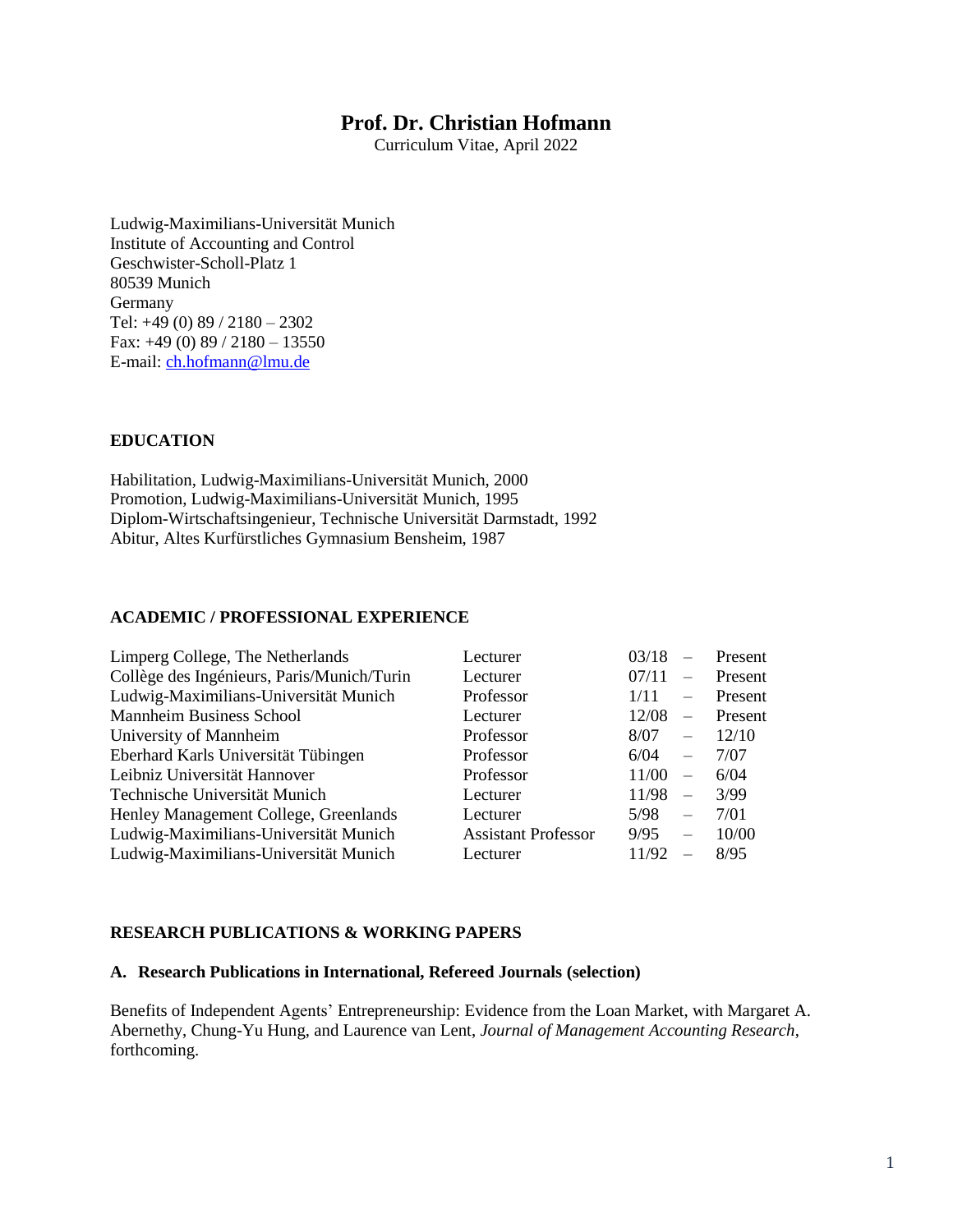"An Analysis of Net-outcome Contracting with Applications to Equity-based Compensation," with Steve Huddart and Thomas Pfeiffer, *Review of Accounting Studies*, forthcoming

"Altruism, Social Norms, and Incentive Contract Design," with Margaret A. Abernethy, Jan Bouwens, and Laurence van Lent, *Review of Accounting Studies*, forthcoming.

"Authority, Monitoring, and Incentives in Hierarchies," with Raffi Indjejikian, *Contemporary Accounting Research*, 38 (3) 2021, 1643-1678.

"Religion, Crime, and Financial Reporting," with Nina Schwaiger, *Journal of Business Economics*, 90 (5- 6) 2020, 879-916.

"Conservative Traits and Managerial Forecasting Style," with Sara Bormann, Debbie Claassen, and Nina Schwaiger, *Journal of Business Economics*, 90 (3) 2020, 335-368.

"Forecast Accuracy and Consistent Preferences for the Timing of Information Arrival," with Naomi Rothenberg, *Contemporary Accounting Research*, 36 (4) 2019, 2207-2237.

"Authority and Accountability in Hierarchies," with Raffi J. Indjejikian, *Foundations and Trends in Accounting*, 12 (4) 2018, 298-403.

"Hedging and Accounting-based RPE Contracts for Powerful CEOs," with Viktoria Diser, *Journal of Business Economics*, 88 (7/8) 2018, 941-970.

"Performance Measures and Intra-firm Spillovers: Theory and Evidence," with Jan Bouwens and Laurence van Lent, *Journal of Management Accounting Research*, 30 (3) 2018, 117-144.

"CEO Power and Relative Performance Evaluation," with Shane S. Dikolli, Viktoria Diser, and Thomas Pfeiffer, *Contemporary Accounting Research*, 35 (3) 2018, 1279-1296.

"Performance Aggregation and Decentralized Contracting," with Gerald A. Feltham and Raffi J. Indjejikian, *The Accounting Review*, 91 (1) 2016, 99-117.

"Organizational Design and Control Choices," with Laurence van Lent, *Oxford Handbooks Online*, 2015 (DOI: 10.1093/oxfordhb/9780199935406.013.10).

"Firm Size and Board Diversity," with Martin Arnegger, Kerstin Pull, and Karin Vetter, *Journal of Management and Governance* 18 (4) 2014, 1109-1135.

"Interim Performance Measures and Private Information," with Naomi R. Rothenberg, *The Accounting Review*, 88 (5) 2013, 1683-1714.

"Relative Performance Evaluation and Peer-Performance Summarization Errors," with Shane Dikolli and Thomas Pfeiffer, *Review of Accounting Studies*, 18 (1), 2013, 34-65.

"Identity, Incentives, and the Value of Information," with Mirko Heinle and Alexis Kunz, *The Accounting Review*, 87 (4) 2012, 1309-1334.

"Information Suppression in Multi-Agent Contracting," with Gerald A. Feltham, *Review of Accounting Studies*, 17 (2) 2012, 254-278.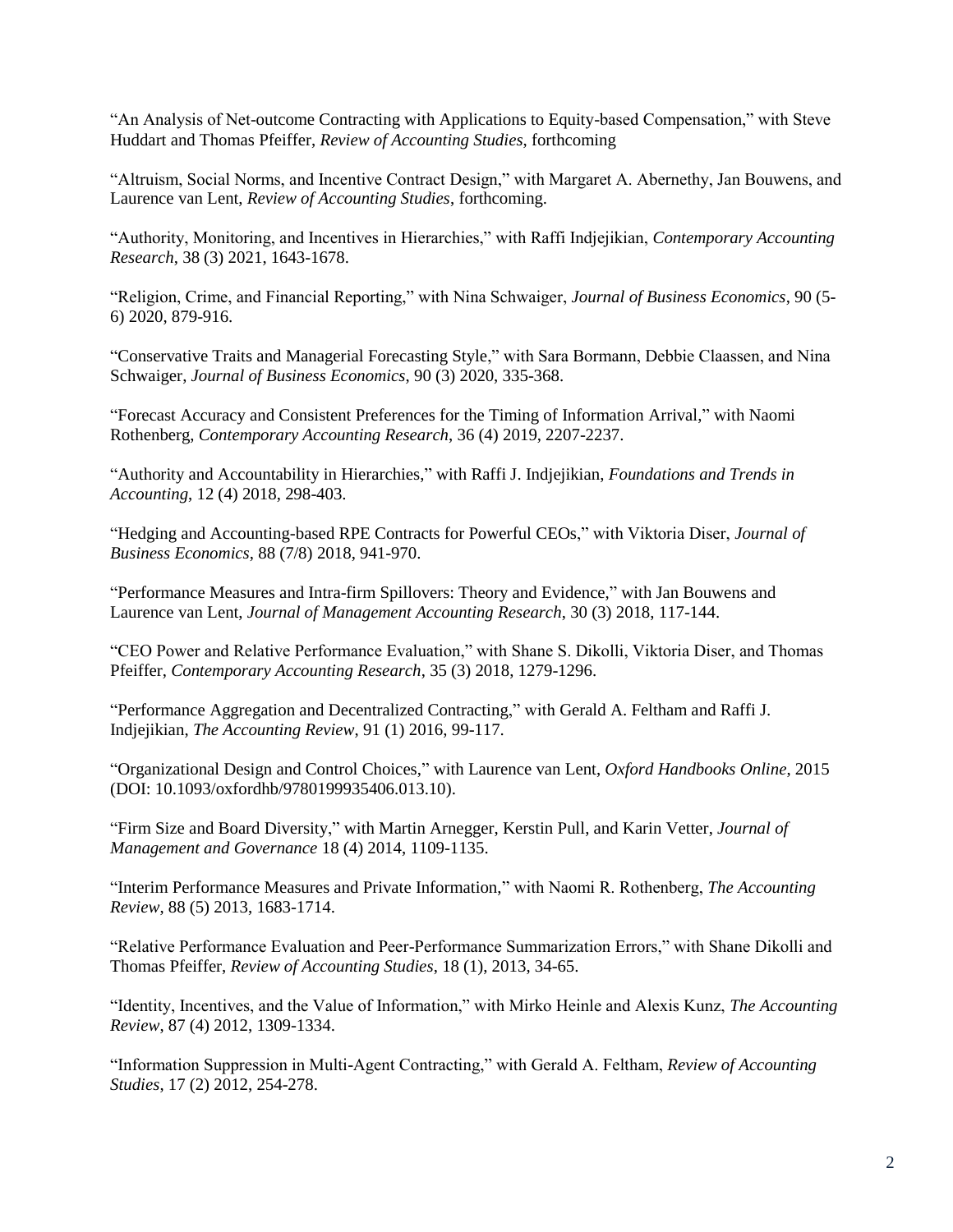"Soft Information and the Stewardship Value of Accounting Disclosure," with Mirko Heinle, *OR Spectrum*, 33 (2) 2011, 333-358.

"Interrelated Performance Measures, Interactive Effort, and Incentive Weights," with Shane S. Dikolli and Susan S. Kulp, *Journal of Management Accounting Research*, 21 (1) 2009, 125-149.

"Earnings Management and Measurement Error," *Business Research*, 1 (2) 2008, 149-163.

"Relative Performance Evaluation and Contract Externalities," with Holger Asseburg, *OR Spectrum*, 32 (1) 2009, 1-20.

"Limited Commitment in Multi-agent Contracting," with Gerald A. Feltham, *Contemporary Accounting Research*, 24 (2) 2007, 345-375.

"Advanced Manufacturing Technology Adoption – The German Experience," with Stuart Orr, *Technovation – The International Journal of Technological Innovation and Entrepreneurship*, 25 (7) 2005, 711-724.

"Disclosure of Board Remuneration in large European Banks," with Hans-Peter Burghof, *Corporate Ownership & Control*, 1 (2) 2004, 122-136.

"Using different Budgeting Procedures to Coordinate Principal/Agent-Relationships," *Schmalenbach Business Review*, 55 (1) 2003, 22-45.

"Supplier's Pricing Policy in a Just-in-Time Environment," *Computers & Operations Research* 27 (14) 2000, 1357-1373.

"Investments in Modern Production Technology and the Cash Flow-Oriented EPQ-Model," *International Journal of Production Economics* 54 (2) 1998, 193-206.

"Comments on the "Joint Vendor-Buyer Policy in JIT Manufacturing"," *Journal of the Operational Research Society* 48 (5) 1997, 546-547.

#### **B. Research Publications in German, Refereed Journals (selection)**

"COVID-19 und Steuerungssysteme. Wie steuern Unternehmen ihre Beschäftigten im Homeoffice?," with Konstantin Flassak, Julia Haag, Christopher Lechner, Nina Schwaiger, and Rafael Zacherl, *Controlling - Zeitschrift für erfolgsorientierte Unternehmenssteuerung*, 34 (2), 2022, 43-51.

"Überprüfung des Zusammenhangs von Mandatsträgereigenschaften, Aufgaben und der Vergütung von deutschen Aufsichtsräten," with Martin Arnegger, *Zeitschrift für betriebswirtschaftliche Forschung*, 66 (8), 2014.

"Unternehmenszusammenschluss und Unternehmenskultur – Auswirkungen auf die Gestaltung von Anreizsystemen und Performancemessung," with Yvette E. Hofmann, *Zeitschrift für betriebswirtschaftliche Forschung*, 65 (2), 2013, 136-166.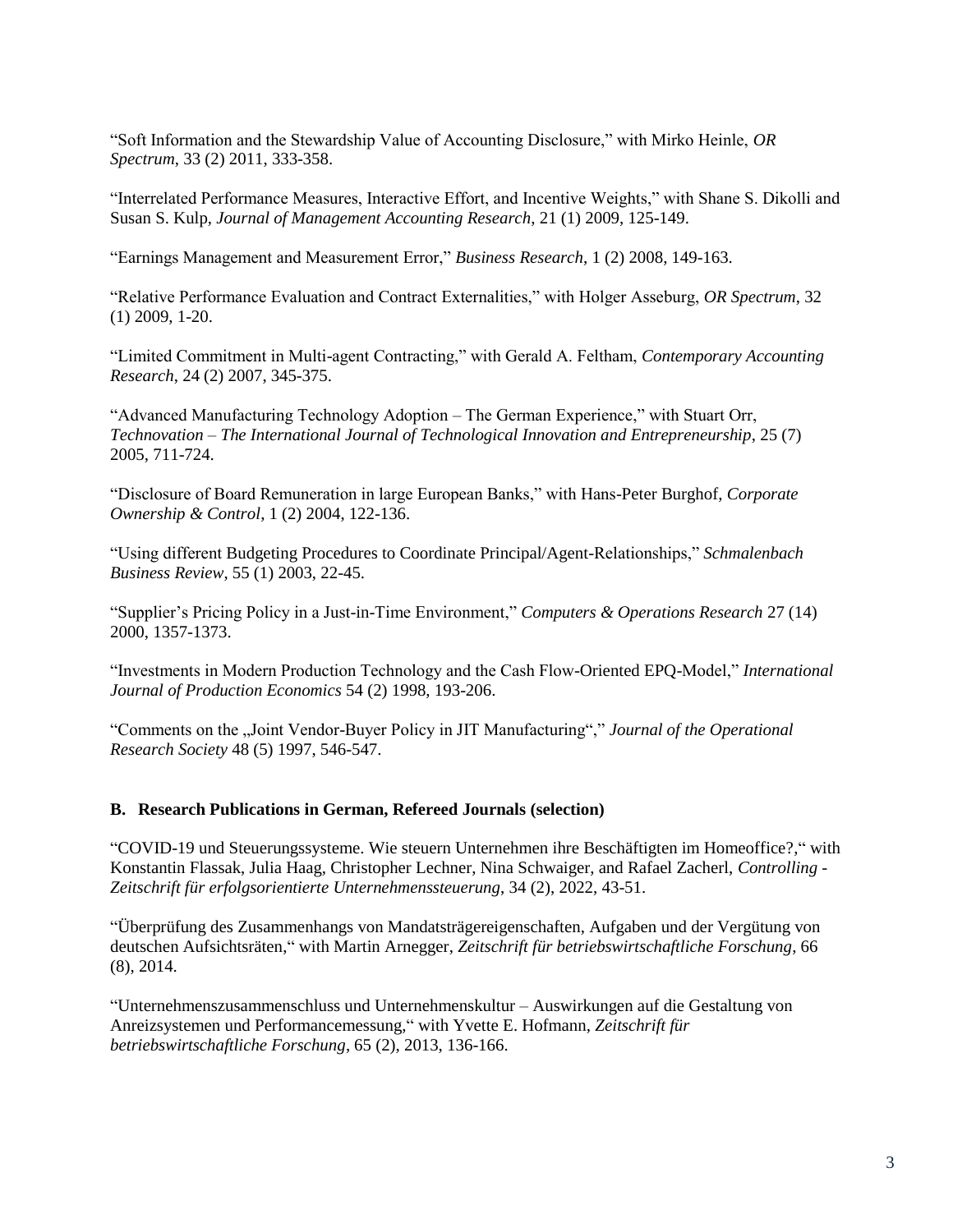"Transient Institutional Investors, Incentives, and Disclosure," with Mirko Heinle, *Die Betriebswirtschaft*, 73 (1), 2013, 73-86.

"Neurobiologie und Unternehmensrechnung," with Hans-Ulrich Küpper, *Zeitschrift für betriebswirtschaftliche Forschung*, 2011, 168-197.

"Unterschiede in der fachlichen und demographischen Zusammensetzung deutscher Aufsichtsräte – Eine empirische Analyse für HDAX- und SDAX-Unternehmen," with Martin Arnegger, Kerstin Pull and Karin Vetter, *Die Betriebswirtschaft*, 70 (3) 2010, 239-257.

"Relative Performancebewertung und Produktmarktwettbewerb," with Holger Asseburg, *Zeitschrift für Betriebswirtschaft*, 79 (7) 2009, 817-846.

"Agencytheoretische Ansätze im Managerial Accounting und ihre Anwendung im Supply Chain Management," with Mirko Heinle, *Zeitschrift für Betriebswirtschaft*, 2009, 69-96.

"Zur relativen Performancemessung von Führungskräften deutscher DAX Unternehmen," with Thomas Pfeiffer and Astrid Reichel, *Die Betriebswirtschaft*, 69 (5) 2009, 553-572.

"Kontrollrechte und Anreize in Supply Chains," with Erik Hofmann and Thomas Pfeiffer, *Zeitschrift für betriebswirtschaftliche Forschung*, 2008, 1-29.

"Gestaltung des Übergangs von einer Fortschreibungs- zu einer kennzahlenbasierten Budgetierung – Eine Analyse anhand des Hochschulbereichs," with Thomas Bruns and Thomas Schoder, *Zeitschrift für Betriebswirtschaft*, 2007, 131-155.

"Periodisierung von Erfolgskomponenten zur Steuerung langfristiger Aufträge – Completed-Contract-Methode versus Percentage-of-Completion-Methode," with Martin Arnegger, *Zeitschrift für Betriebswirtschaft*, 77 (2) 2007, 115–139.

"Unternehmenspublizität und Eigenkapitalkosten," *Zeitschrift für betriebswirtschaftliche Forschung*, 2006, 109-146.

"Verfügungsrechte und spezifische Investitionen: Steuerung über Budgets oder Verrechnungspreise?," with Thomas Pfeiffer, *Zeitschrift für betriebswirtschaftliche Forschung*, 58 (1) 2006, 426-454.

"Gestaltung von Erfolgsrechnungen zur Steuerung langfristiger Projekte," *Zeitschrift für betriebswirtschaftliche Forschung*, 57 (8) 2005, 689-716.

"Bilanzielle Darstellungsspielräume und langfristige Anreize, *Zeitschrift für betriebswirtschaftliche Forschung*," 2004, 137-171.

"Controlling durch Kombination von Koordinationsinstrumenten – Zur Verbindung von Anreiz- mit Budgetierungssystemen," with Carsten Homburg, *Zeitschrift für Betriebswirtschaft*, 74 (6) 2004, 563-583.

"Investitionsbudgetierung und Anreizprobleme: Ist der Groves-Mechanismus nur third-best?," with Thomas Pfeiffer, *Zeitschrift für Betriebswirtschaft*, 73 (6) 2003, 559-582.

"Relative Performancebewertung in regulierten und nicht-regulierten Märkten," *Zeitschrift für betriebswirtschaftliche Forschung*, 2002, 57-91.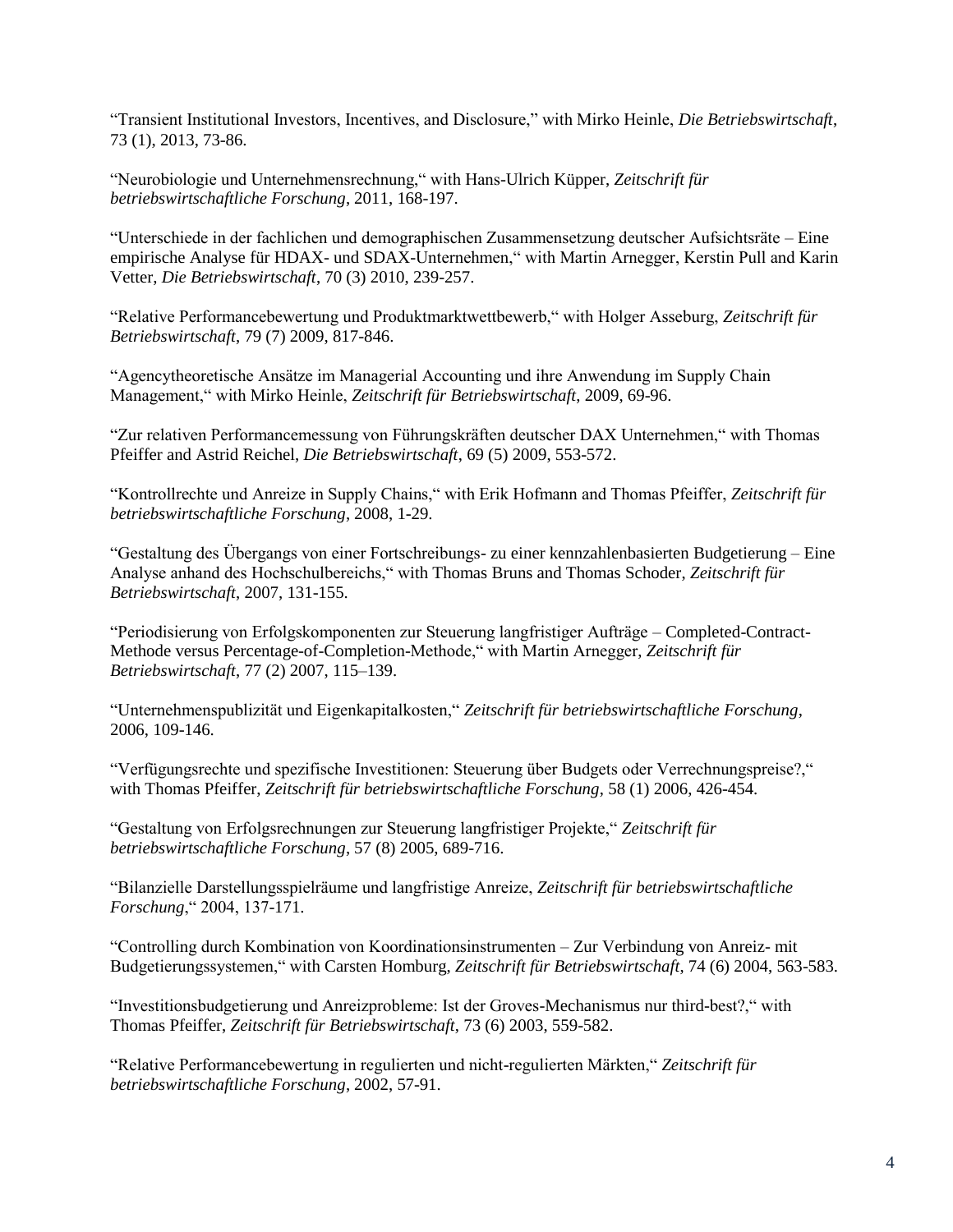"Gestaltung von Erfolgsrechnungen zur Steuerung von Verantwortungsbereichen," *Zeitschrift für Betriebswirtschaft*, 72 (11) 2002, 1177-1205.

"Investitionssteuerung über Budgets oder Verrechnungspreise?," *Zeitschrift für Betriebswirtschaft*, 72 (5) 2002, 529-556.

"Interdependente Preis- und Beschaffungspolitik in Logistiksystemen," *Zeitschrift für Betriebswirtschaft* 68 (7) 1998, 745-764.

"Planung der Investitions- und Beschaffungspolitik für JIT-Systeme," *Zeitschrift für Planung* 8 (2) 1997, 127-148.

"Abstimmung von Produktions- und Transportlosgrößen zwischen Zulieferer und Produzent," *OR Spektrum* 16 (1) 1994, 9-20.

## **C. Books (selection)**

Cost Accounting – A decision-oriented introduction, with Gunther Friedl, Burkhard Pedell, and Peter Schäfer, World Scientific Publishing, Singapore, 2022.

Systeme der Kosten- und Erlösrechnung, with Marcell Schweitzer, Hans-Ulrich Küpper, Gunther Friedl, and Burkhard Pedell, Vahlen, München, 11th edition, 2016.

Controlling, with Hans-Ulrich Küpper, Gunther Friedl, Yvette Hofmann and Burkhard Pedell, Schäffer-Poeschel, Stuttgart, 6th edition, 2013.

Kostenrechnung, with Gunther Friedl and Burkhard Pedell, Vahlen, Munich, 2010; 2nd edition 2013; 3rd edition 2017; 4th edition 2022.

Anreizorientierte Controllingsysteme – Budgetierungs-, Ziel- und Verrechnungspreissysteme, Schäffer-Poeschel, Stuttgart 2001.

Interdependente Losgrößenplanung in Logistiksystemen - Koordination zwischen Zulieferer, Transporteur und Produzent, Metzler&Poeschel, Stuttgart 1995.

#### **D. Working papers (selection)**

Timeliness, Accuracy, and Relevance in Dynamic Incentive Contracts, with Peter O. Christensen, Gerald A. Feltham, and Florin Sabac, University of Southern Denmark, University of British Columbia, LMU, and University of Alberta, 2021.

The Role of Public Information in Capital Markets with Investor Anonymity, with Ryan Ball and Andreas Löffler, University Michigan, LMU, and FU Berlin, 2021.

Dynamic Bonus Pools, with Jörg Budde, University of Bonn and LMU, 2021.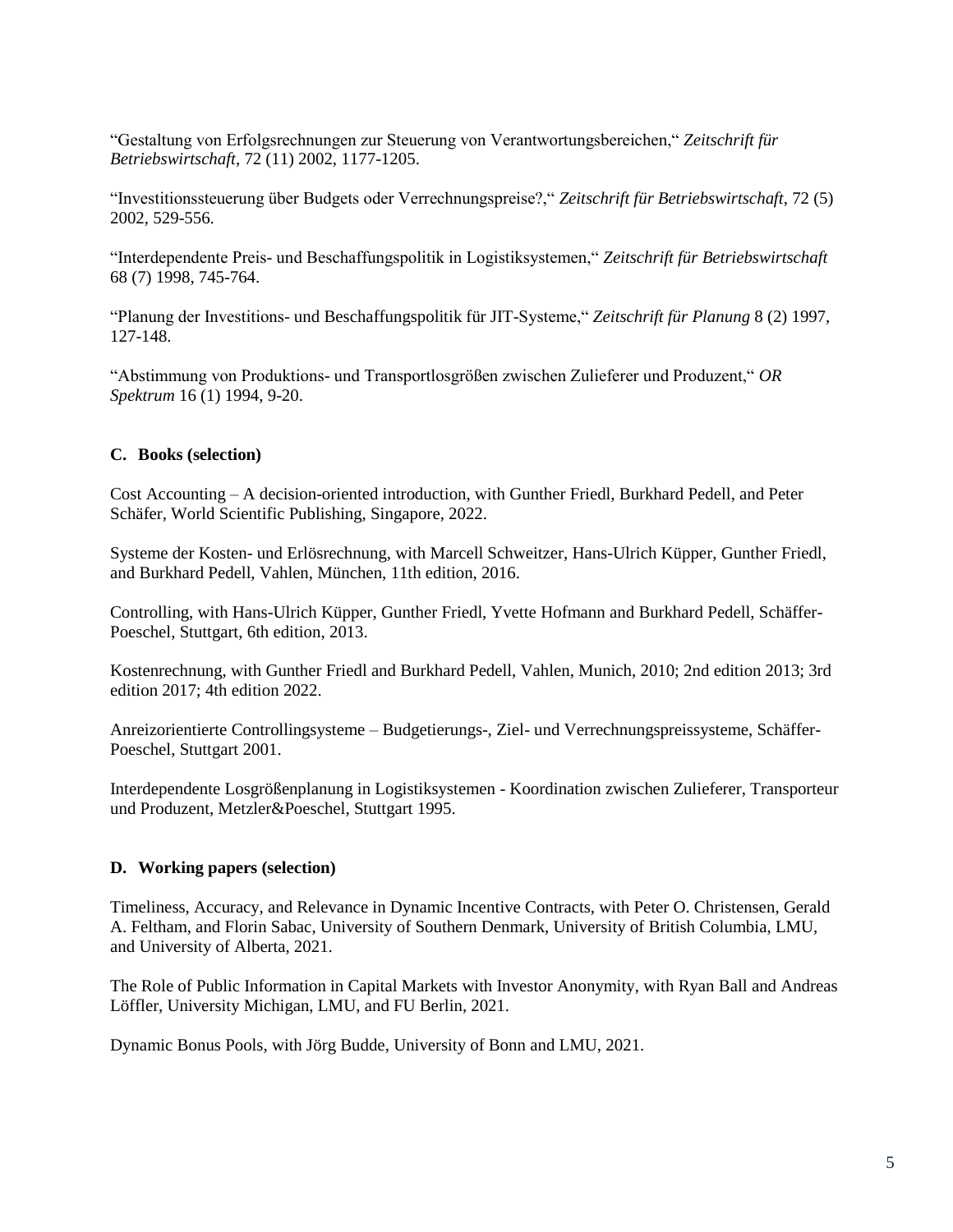Estimating the Sensitivity of CEO Pay to Accounting-based Performance: Gross versus Net Measures, with Dirk Black, Shane Dikolli, and Thomas Pfeiffer, University of Nebraska at Lincoln, University of Virginia, LMU, Vienna University, 2021.

Peer-Group Composition, Peer-Performance Aggregation, and Detecting Relative Performance Evaluation, with Dirk Black and Shane Dikolli, Dartmouth College, Duke University, and LMU, 2014.

The Effect of Management Control Elements on Coordination, with Sara Bormann and Jan Bouwens, Goethe University, University of Amsterdam, and LMU, 2018.

Understanding the Cost Structure of a Firm: Balancing Activities and Achieving Economies of Scope, with Sara Bormann and Jan Bouwens, Goethe University, University of Amsterdam, and LMU, 2018.

Religion and Ownership, with Nina Schwaiger and Laurence van Lent, LMU and Frankfurt School of Finance & Management, 2019.

Transparency in Hierarchies, with Raffi Indjejikian, University of Michigan and LMU, 2021.

Strike the right tone: Financial analysts' tone to acquire information in earnings conference calls, with Julia Haag, Susanne Klausing, and Nina Schwaiger, LMU Munich 2020.

To share or not to share? Financial analysts' questioning in conference calls, with Julia Haag, Alexander Paulus, Nina Schwaiger, and Thorsten Sellhorn, LMU Munich 2021.

Do Financial Analysts Smell the Danger? Using Analyst Questions to Infer Internal Control Weaknesses, with Sebastian Kuhn and Nina Schwaiger, LMU Munich 2021.

The effect of career concerns on team assignment, with Konstantin Flassak, LMU Munich 2021.

Working from home and management controls, with Konstantin Flassak, Julia Haag, Christopher Lechner, Nina Schwaiger, and Rafael Zacherl, LMU Munich 2021.

Transparency and biases in subjective performance evaluation, with Jan Bouwens and Christopher Lechner, University of Amsterdam and LMU, 2021.

### **PROFESSIONAL MEMBERSHIPS AND ACTIVITIES**

| <b>Editorial Related Activities</b>                        |                  |
|------------------------------------------------------------|------------------|
| Department Editor, Journal of Business Economics           | $1/17$ – Present |
| Associate Editor, European Accounting Review               | $1/12 - 12/15$   |
|                                                            | $1/20$ – Present |
| Editor, Journal of Management Accounting Research          | $1/16 - 12/18$   |
| Editor, Die Betriebswirtschaft                             | $9/08 - 12/16$   |
| Editorial Board, European Accounting Review                | $1/16 - 12/19$   |
| Editorial Board, Management Accounting Research            | $1/15$ – Present |
| Editorial Board, Journal of Management Accounting Research | $1/13 - 12/15$   |
|                                                            | $1/19$ – Present |
| Editorial Board, Contemporary Accounting Research          | $5/10 - 5/13$    |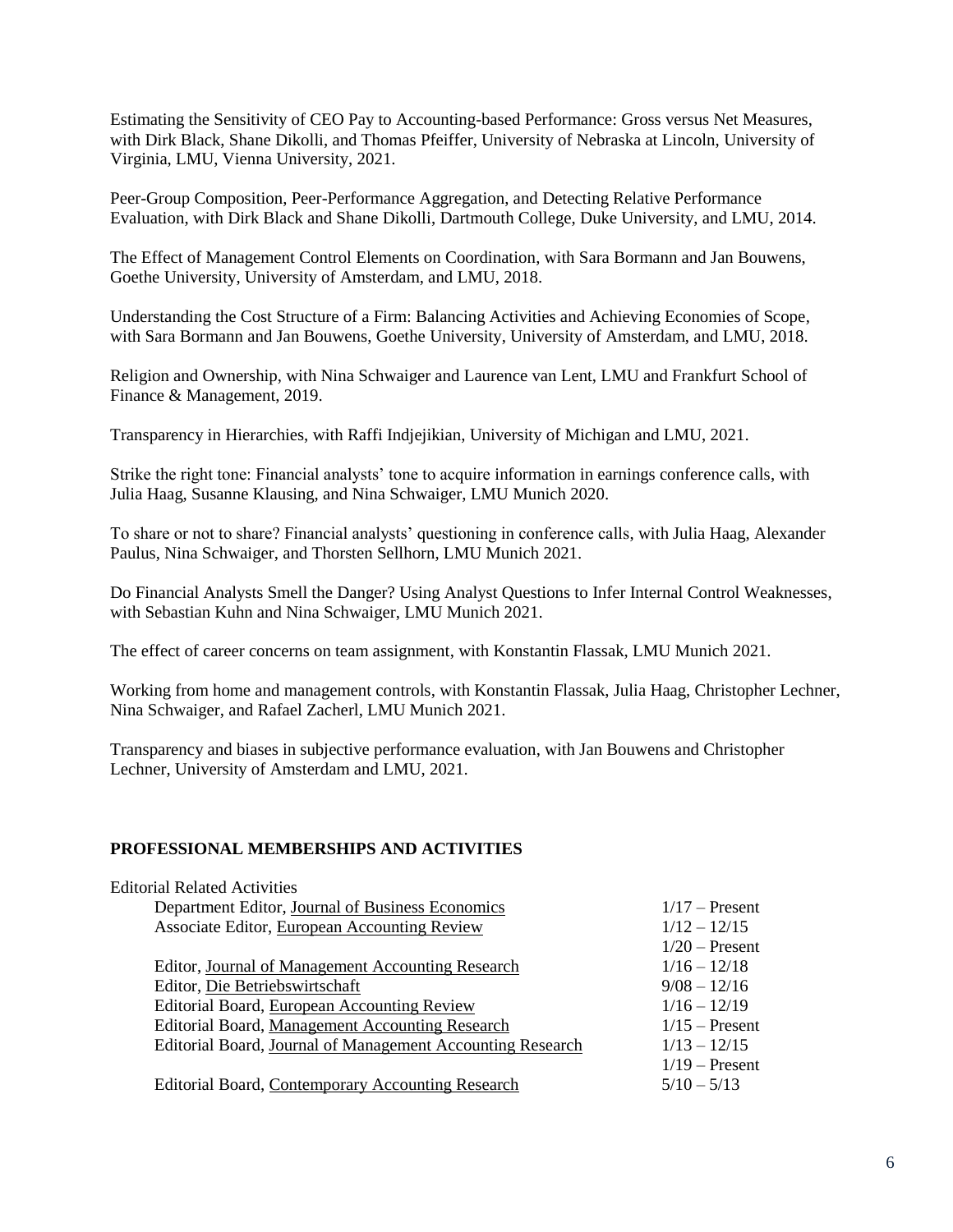|                                               | $5/19$ – Present |
|-----------------------------------------------|------------------|
| Editorial Board, Springer-Lecture Notes in    |                  |
| <b>Economics and Mathematical Systems</b>     | $5/09$ – Present |
| Editorial Board, Die Betriebswirtschaft       | $2/08 - 8/08$    |
| Editorial Board, Business Research            | $8/07 - 12/20$   |
| Ad hoc Editor, Management Accounting Research |                  |

European Accounting Association, 2000 – Present. Scientific Committee; 2011-2013, 2019, 2020, 2021

American Accounting Association, 2005 – Present.

Best Paper Award Committee, Managerial Accounting Section; 2011, 2017. Director, Managerial Accounting Section midyear meeting; 2015 – 2016. Grant Thornton Doctoral Dissertation Awards for Innovation in Accounting Education Committee,  $2015 - 2016.$ MAS publications committee, 2018 – 2019.

- VHB German Academic Association for Business Research, 1997 Present. Best Textbook Award Committee, 2012 – 2015. Scientific Committee; 2011. Jourqual Committee, 2012 – 2016.
- GEABA German Economic Association of Business Administration Cash auditor, 2006 – 2018.
- GOR Gesellschaft für Operations Research, 1993 2017. Advisory Committee; 2010 – 2015. Scientific Committee; 2003, 2005.

# **ACADEMIC PRESENTATIONS**

| University of Southampton        | 2020 |
|----------------------------------|------|
| Humboldt University Berlin       | 2020 |
| University of Salzburg           | 2019 |
| University of Amsterdam          | 2019 |
| University of Zurich             | 2018 |
| University of Vienna             | 2017 |
| University of Münster            | 2017 |
| University of Amsterdam          | 2017 |
| University of Bocconi            | 2016 |
| University of Lancaster          | 2016 |
| <b>HEC</b> Paris                 | 2016 |
| University of Graz               | 2015 |
| Ca' Foscari University of Venice | 2015 |
| University of Waterloo           | 2014 |
| University of Michigan           | 2013 |
|                                  |      |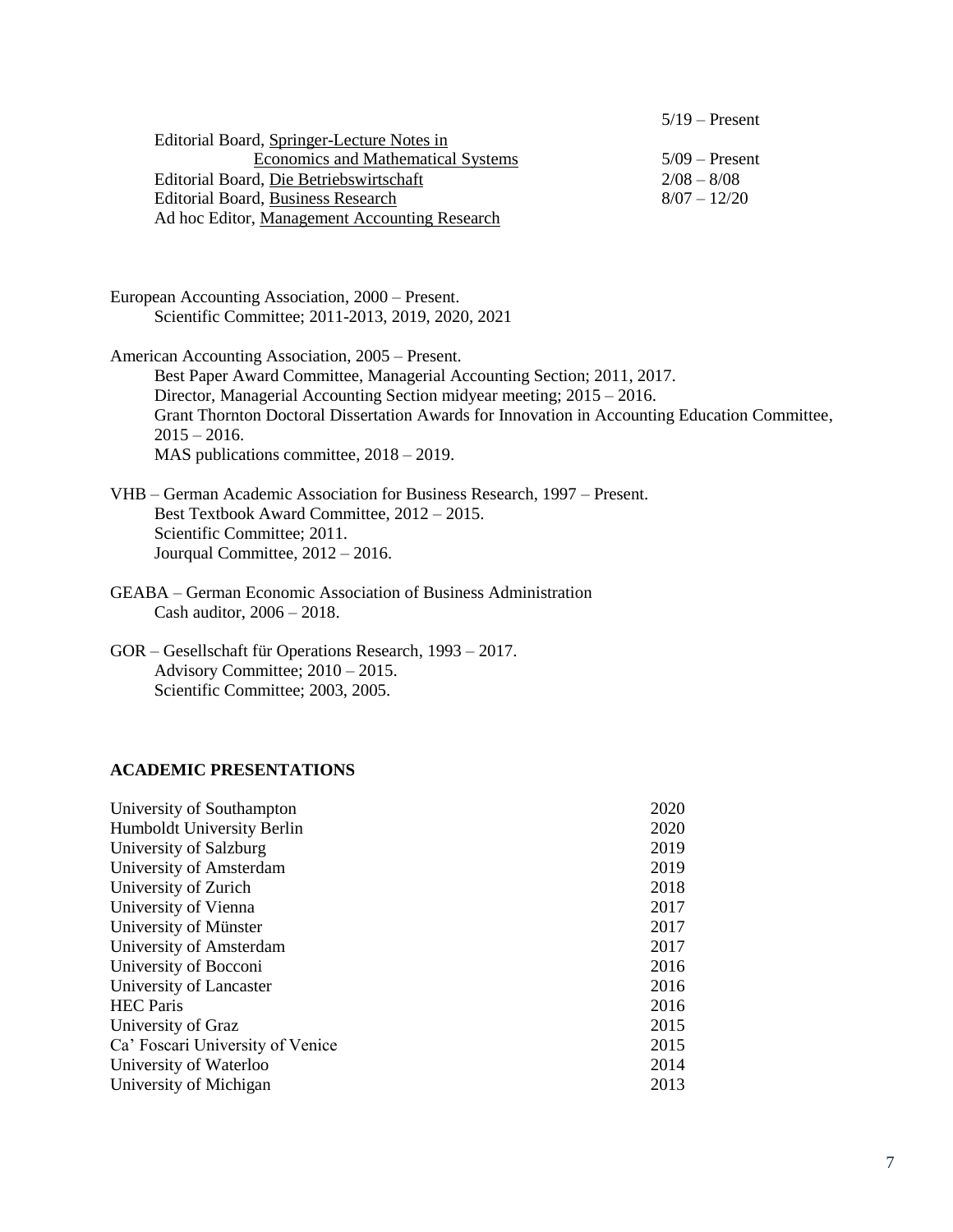| Free University of Berlin                               | 2013                    |
|---------------------------------------------------------|-------------------------|
| Free University of Bozen                                | 2012, 2021              |
| <b>IESE Business School</b>                             | 2010, 2012              |
| <b>Stockholm School of Economics</b>                    | 2010                    |
| Ohio State University                                   | 2009                    |
| University of Tilburg                                   | 2005, 2009, 2012        |
| Ludwig-Maximilians University Munich                    | 1999, 2000, 2009        |
| Eberhard Karls University Tübingen                      | 2003, 2005, 2006, 2012  |
| University of Hannover                                  | 2000, 2004, 2011        |
| University of St. Gallen                                | 2009                    |
| <b>SESARC</b>                                           | 2008                    |
| University of British Columbia                          | 1999, 2001, 2005        |
| University of Zürich                                    | 2006                    |
| University of Mannheim                                  | 2005                    |
| <b>Technical University Darmstadt</b>                   | 2003                    |
| University of Regensburg                                | 2002                    |
| University of Magdeburg                                 | 2001                    |
| University of Innsbruck                                 | 2000                    |
| University of Eichstätt                                 | 2000                    |
|                                                         |                         |
| <b>CRC</b> Conference                                   | 2019                    |
| Scandinavian Accounting Research Conference             | 2019                    |
| CFE&A Toronto                                           | 2016                    |
| <b>EAA Annual Conference</b>                            | 2000, 2002, 2009, 2010, |
|                                                         | 2012, 2013              |
| <b>EIASM Workshop Accounting and Economics</b>          | 2002, 2004, 2006, 2010, |
|                                                         | 2012, 2014, 2018        |
| <b>Accounting Research Workshop</b>                     | 2005, 2007, 2009, 2011, |
|                                                         | 2015, 2017, 2019        |
| AAA Management Accounting Section Conference            | 2001, 2006, 2007, 2008, |
|                                                         | 2010, 2012, 2013, 2017, |
|                                                         | 2020                    |
| <b>AAA Annual Conference</b>                            | 2009, 2011, 2013        |
| <b>Contemporary Accounting Research Conference</b>      | 2005                    |
| <b>VfS Accounting Conference</b>                        | 2002, 2004, 2006, 2008, |
|                                                         | 2010, 2012, 2020        |
| <b>GEABA Annual Conference</b>                          | 2003, 2005, 2006, 2008, |
|                                                         | 2009, 2010, 2012        |
| <b>VHB Annual Conference</b>                            | 2000, 2004, 2007        |
| <b>VHB</b> Accounting Section                           | 2001, 2009              |
| <b>Munich Finance Day</b>                               | 2014, 2019              |
| Workshop Performance Measurement and Management Control | 2001                    |
| <b>VHB Operations Research Section</b>                  | 2001, 2008              |
| Erich-Gutenberg-Arbeitskreis                            | 2005                    |
| <b>GOR Annual Conference</b>                            | 1993, 1995, 2003, 2005  |
| <b>EURO Annual Conference</b>                           | 1998, 2001, 2009        |
| GOR Workshop on Decision Theory                         | 1999, 2000              |
| EURO Workshop Hierarchical Organizational Planning      | 1999, 2000              |
|                                                         |                         |